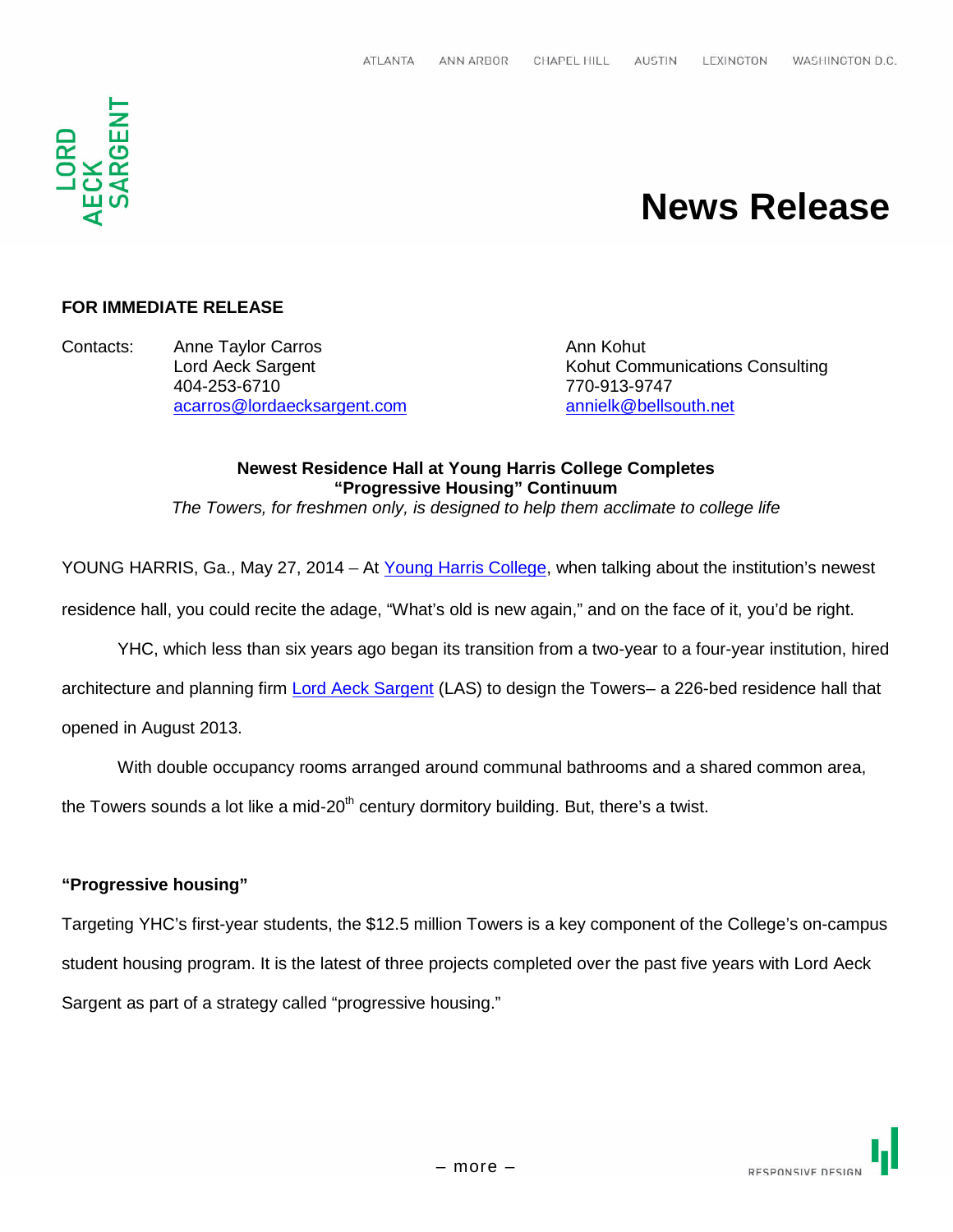"Progressive housing is the concept that student housing is intentionally designed in a targeted, varying manner so that it parallels a student's level of maturity and years on campus," said Jackson Kane, a student housing specialist at LAS, which also designed the other two components of YHC's comprehensive student housing strategy.

The Towers is for freshmen only. As such, it limits the space in the living units and maximizes common spaces in order to encourage socialization and community building among students just entering college. The social spaces bring students out of their rooms in a very intentional way.

Enotah Hall, which opened at YHC in Fall 2009, is primarily occupied by sophomores. Like The Towers, Enotah has a significant amount of common area focused on learning support such as music practice rooms, study balconies and group meeting space, along with an exterior amphitheatre. But unlike The Towers, the living space is within the units, which are designed as double occupancy bedroom suites with a common living space, a kitchenette and two bathrooms, each shared by four students.

The Village, which LAS designed for upperclassmen, is comprised of self-contained apartments in residentially scaled structures that emphasize the transition these students will soon be making to independent living.

"The level of needs between freshmen and upperclassmen are completely different," said Stuart Miller, YHC assistant dean of students. "Freshmen are learning to do laundry, while upperclassmen are figuring out how to cook. That's why The Towers is such a good transition spot for incoming freshmen who are in the beginning stages of learning to live independently."

Miller noted that research shows how important it is for students to feel connected to their peers within the first six weeks at college. "This period is critical because if freshmen have that feeling of connection, they're more likely to stay through all four years of college.

"The Towers is not just a recruiting tool for YHC; we're also using it as a retention tool," Miller continued. "I feel that as we move forward at the College, we've made a commitment to help students through the progressive housing continuum."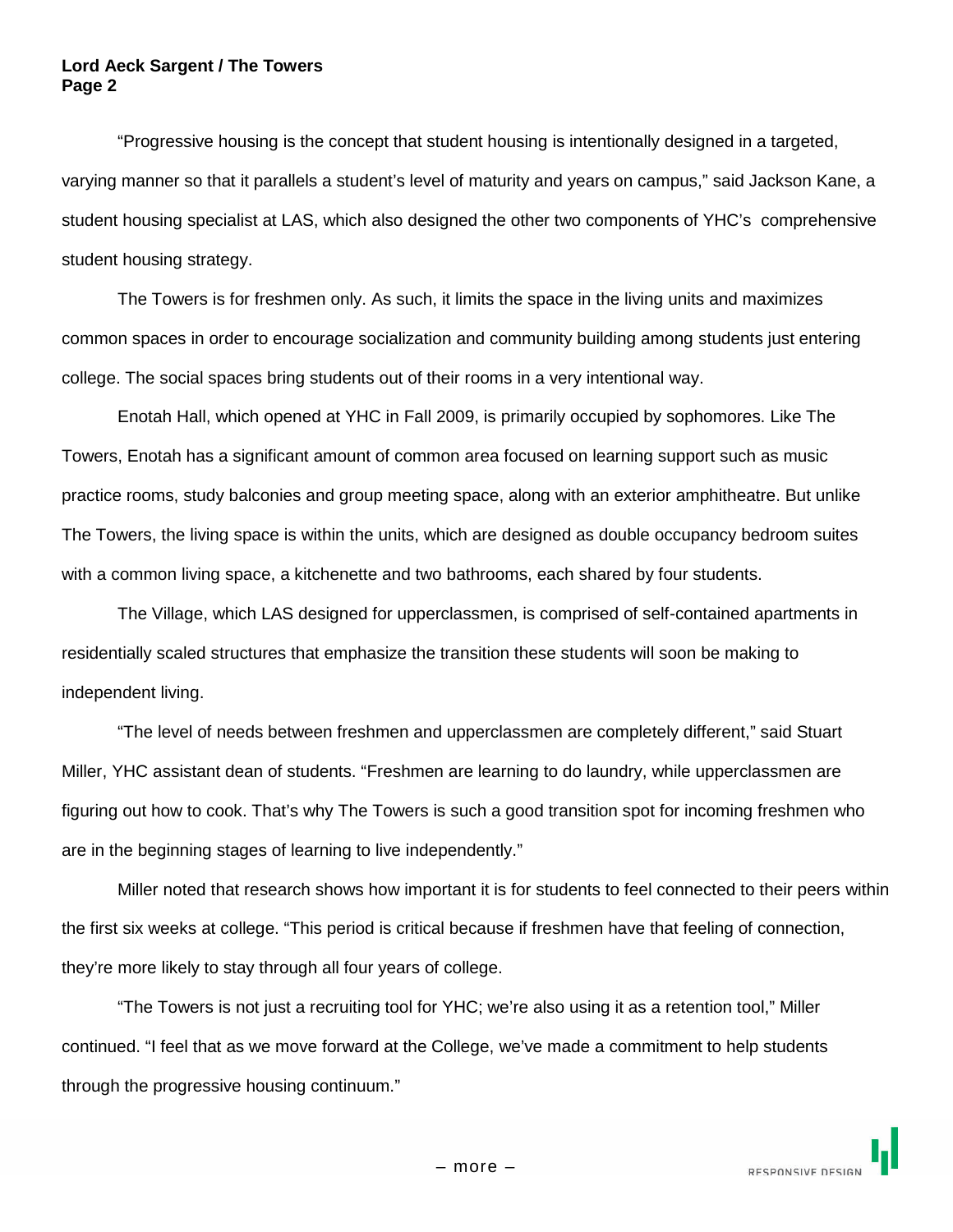#### **Lord Aeck Sargent / The Towers Page 3**

The Towers is ideal for freshmen because the program actively promotes the use of residential common spaces through the creation of distinct "pods."

"The way the pods are designed, with easy access to shared living spaced adjacent to the bedrooms, encourages students to interact socially with others their age who are taking a lot of the same basic core courses, helping them to acclimate to college life," LAS' Kane said. "It encourages them to want to matriculate through all four years of college by discouraging isolating behaviors from the very beginning."

# **The pod concept**

The Towers consists of three pavilions totaling approximately 57,500 square feet. Tower A is four residential stories. Tower B, located in the middle, is three residential stories over a lobby/reception level with common areas utilized by students in all the pavilions, and Tower C is three residential stories. Each floor in a pavilion is called a "pod." Pavilions are joined by glass-enclosed connectors so that students can move easily between pods to visit one another without going outside.

Each pod is a small community containing 11 to 12 double-occupancy bedrooms, one single unit for a resident assistant, a common living room and two community bathrooms. These shared bathrooms have been "up-scaled" so that even though they are community-style, "they don't seem like bathrooms from the '70s," YHC's Miller said. The features include subway tile floors, granite countertops and large wooden louvered toilet stall doors, more like those found in a spa.

"Bedrooms are intentionally not overly large. They're meant to push you out into beautiful living spaces to meet your peers," Miller said. "The common rooms are very welcoming and conducive to hanging out, with breathtaking views. They each have two couches, plush chairs, meeting tables and 55-inch, Internet-ready flat-screen TVs, so you can hook up your Xbox or watch Netflix."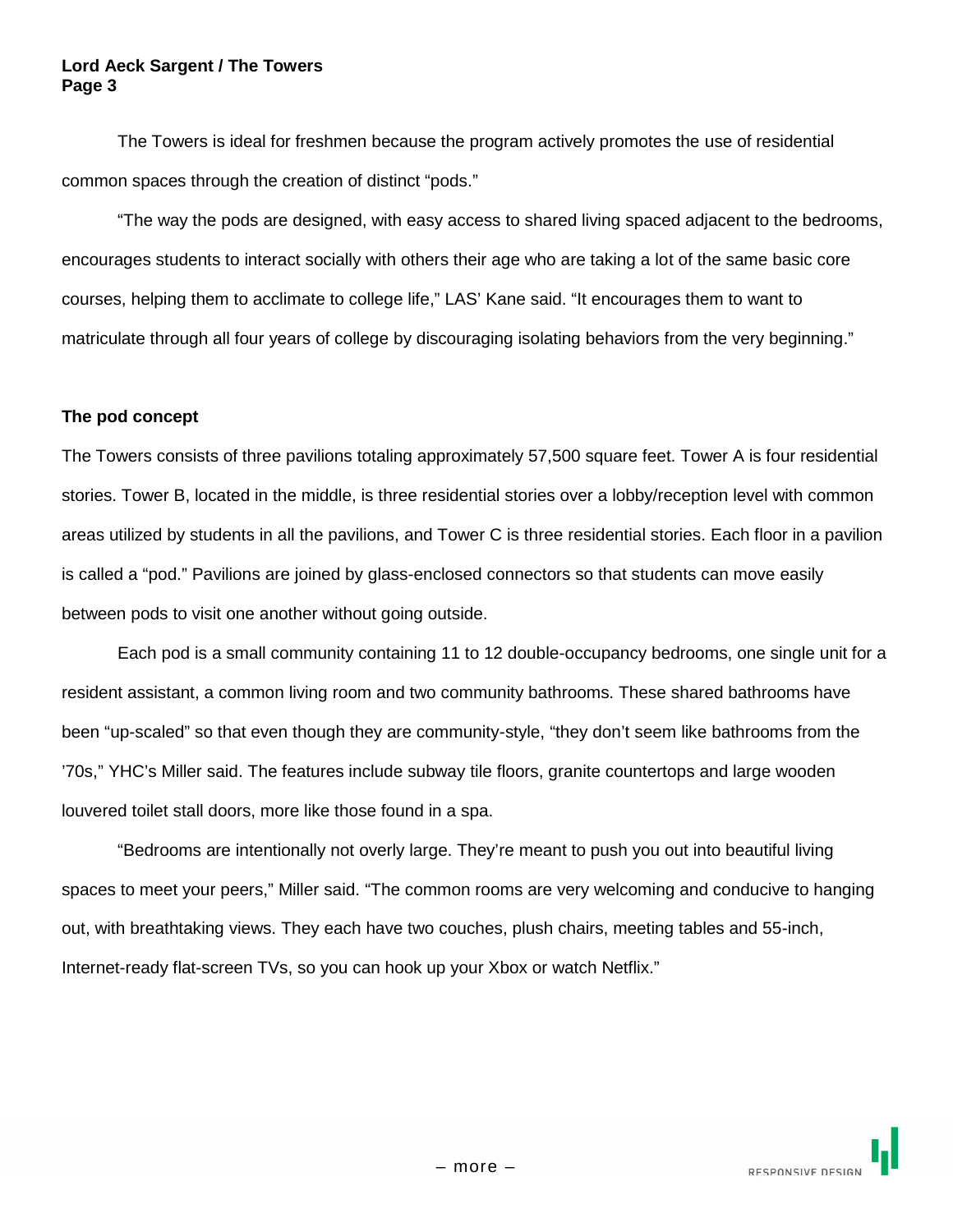#### **Lord Aeck Sargent / The Towers Page 4**

#### **Interior design "trendy"**

While The Towers' exterior – red brick, cast stone with Tennessee flagstone veneer, and aluminum panels – uses materials similar to the other buildings that face YHC's campus lawn, Miller described the interior design as "trendy and unique."

"We wanted each pavilion to have its own individuality, and we achieved this by giving each its own complementary color scheme in the common areas," said Claire Oviatt, a senior interior designer at LAS. "As an example, one of the pavilions has a combination of solid gold carpet tiles and organic patterned tiles of gold, moss and taupe in the common areas. The walls are a matching gold. Floors in all of the bedrooms are covered with luxury vinyl planks that have a wood grain look.

"In selecting finishes, we looked at quality, durability and cost efficiency, always with the thought of designing for high-volume use, a less institutional look and diverse student personalities," Oviatt added.

"We've received positive feedback about the design elements from our students," Miller said. He added that some incoming freshmen were unfamiliar with the pod concept and opted to live in other campus housing. "Two weeks into the semester, they were trying to get into The Towers. The building is full, and it's a good success story for us."

#### **Green design and products**

It is anticipated that The Towers will be awarded LEED certification from the U.S. Green Building Council. Some of the green strategies and products incorporated into the design include: a hydronic heat pump HVAC system with energy recovery; extensive daylighting in the common spaces; significant use of recycled construction materials – regional or locally sourced construction materials such as Tennessee flagstone, wood, drywall, luxury vinyl tile flooring planks and the carpeting; energy-efficient lighting fixtures and lamping; motion sensors for lighting controls; water-efficient fixtures; and low-VOC finishes.